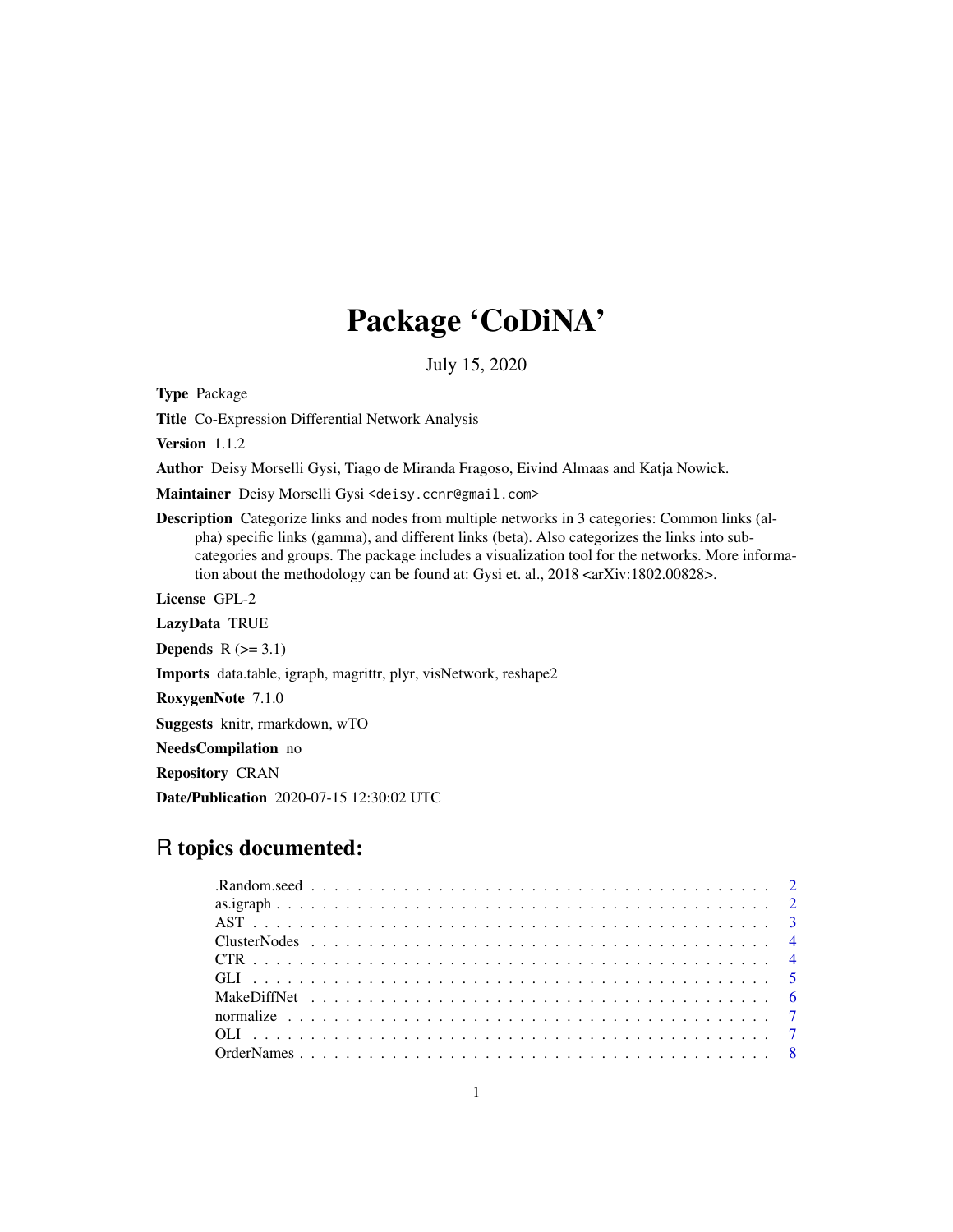#### <span id="page-1-0"></span>2 as.igraph

.Random.seed *.Random.seed*

#### Description

Random numbers generated by set.seed(123)

as.igraph *as.igraph*

#### Description

Converts the CoDiNA.plot into an igraph object.

#### Usage

as.igraph(x)

#### Arguments

x the output from the function plot.

#### Value

the CoDiNA plot as an igraph object.

#### Author(s)

Deisy Morselli Gysi <deisy at bioinf.uni-leipzig.de>

```
suppressWarnings(RNGversion("3.5.0"))
Nodes = LETTERS[1:10]
Net1 = data.frame(Node.1 = sample(Nodes), Node.2 = sample(Nodes), wT0 = runif(10,-1,1))
Net2 = data frame(Node.1 = sample(Nodes), Node.2 = sample(Nodes), wTO = runif(10,-1,1)Net3 = data.frame(Node.1 = sample(Nodes), Node.2 = sample(Nodes), wTO = runif(10,-1,1))
DiffNet = MakeDiffNet (Data = list(Net1,Net2,Net3), Code = c('Net1', 'Net2', 'Net3') )
Graph = plot(x = DiffNet,layout = NULL, smooth.edges = TRUE,
 path = NULL, MakeGroups = FALSE, Cluster = FALSE,
 legend = TRUE, manipulation = FALSE, sort.by.Phi = FALSE)
```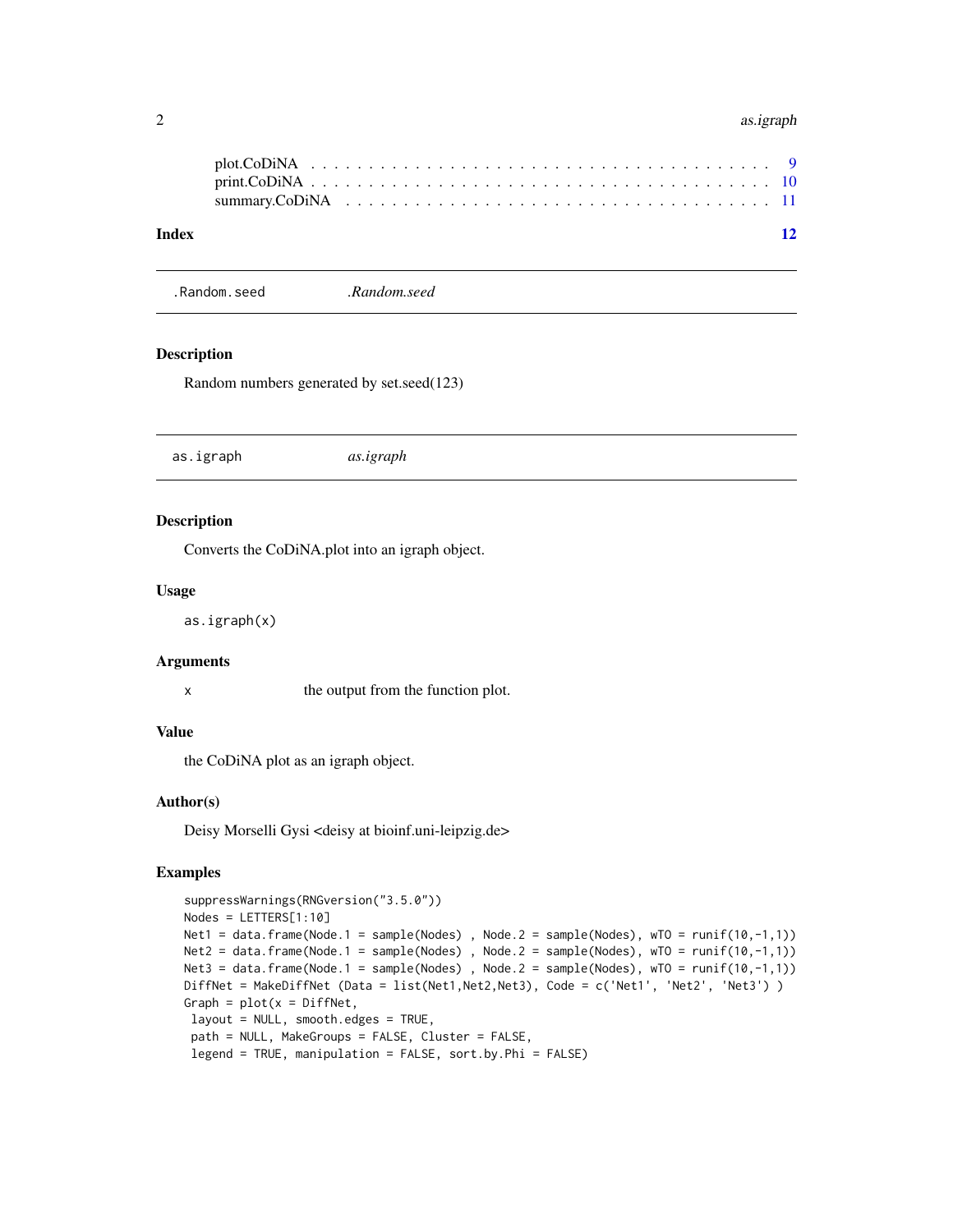#### <span id="page-2-0"></span>AST 3

```
x = as.jpgigraph(Graph)
```
plot(x)

| AST<br>AST |
|------------|
|------------|

#### Description

This data.table contains node and the weighted topological overlap (wTO) of Transcription Factors (TFs), from GSE4290 (Sun, 2006) for 50 brain samples with ASTgodendrogliomas. The wTO was calculated using the package wTO.

#### Usage

data("AST")

#### Format

A data frame with 3488761 observations on the following 3 variables.

Node.1 a factor with levels. TF names

Node.2 a factor with levels. TF names

cor a numeric vector. wTO values calculated using only the TFs

#### Source

https://www.ncbi.nlm.nih.gov/geo/query/acc.cgi?acc=gse4290

#### References

Sun L, Hui AM, Su Q, Vortmeyer A et al. Neuronal and glioma-derived stem cell factor induces angiogenesis within the brain. Cancer Cell 2006 Apr;9(4):287-300. PMID: 16616334

#### Examples

data(AST) str(AST)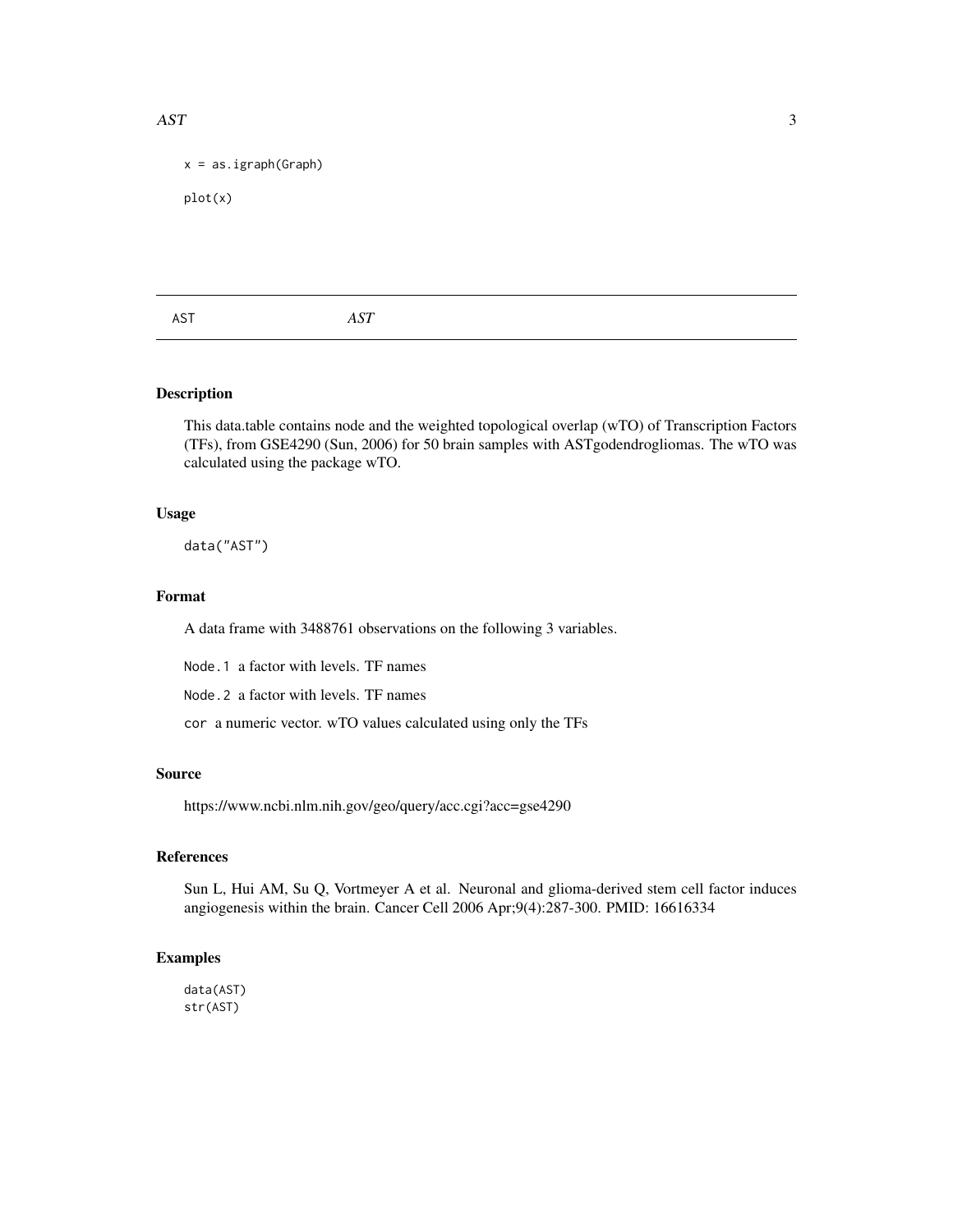<span id="page-3-0"></span>ClusterNodes *ClusterNodes*

#### Description

Categorize the Nodes into Phi and Phi tilde.

#### Usage

```
ClusterNodes(DiffNet, cutoff.external = 0.8, cutoff.internal = 0.5)
```
#### Arguments

DiffNet The Differential network from MakeDiffNet cutoff.external The cut-off between the clusters (delta from the center to the edge coordinates), the closer to 1, the better. cutoff.internal The cut-off inside the clusters (delta from the theoretical cluster to the edge coordinates), the closer to zero, the better.

#### Examples

```
DiffNet = MakeDiffNet (Data = list(CTR, AST), Code = c('CTR', 'AST') )
Genes_Phi = ClusterNodes(DiffNet, cutoff.external = 0.5, cutoff.internal = 0.25)
table(Genes_Phi$Phi_tilde)
```

| I                    |  |
|----------------------|--|
|                      |  |
| ×<br>۰.<br>. .<br>۰. |  |

CTR *CTR*

#### Description

This data.table contains node and the weighted topological overlap (wTO) of Transcription Factors (TFs), from GSE4290 (Sun, 2006) for 23 brain samples with Controls. The wTO was calculated using the package wTO.

#### Usage

data("CTR")

#### Format

A data frame with 3488761 observations on the following 3 variables.

Node.1 a factor with levels. TF names

Node.2 a factor with levels. TF names

cor a numeric vector. wTO values calculated using only the TFs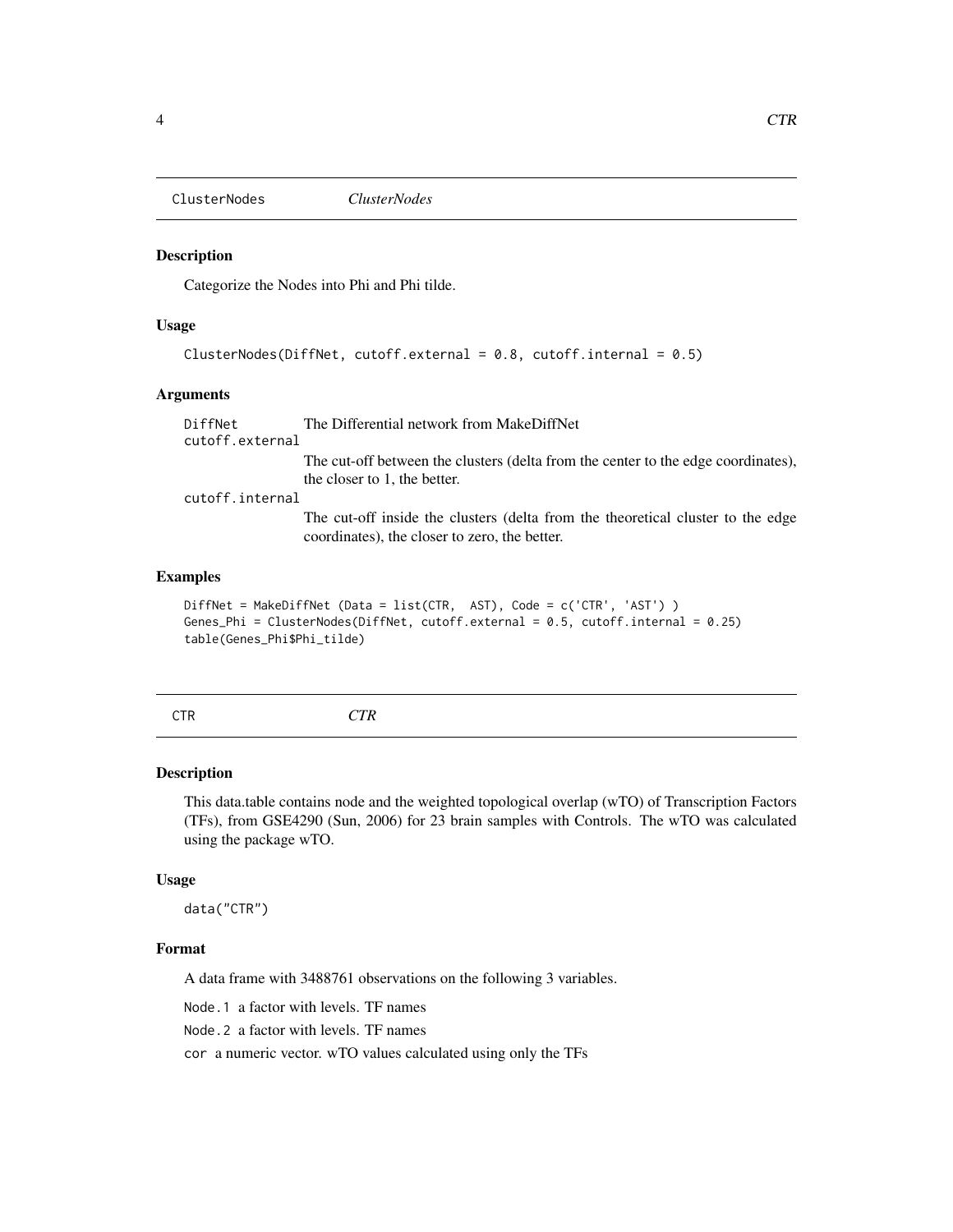#### <span id="page-4-0"></span> $GLI$  5

#### Source

https://www.ncbi.nlm.nih.gov/geo/query/acc.cgi?acc=gse4290

#### References

Sun L, Hui AM, Su Q, Vortmeyer A et al. Neuronal and glioma-derived stem cell factor induces angiogenesis within the brain. Cancer Cell 2006 Apr;9(4):287-300. PMID: 16616334

#### Examples

data(CTR) str(CTR)

GLI *GLI*

#### Description

This data.table contains node and the weighted topological overlap (wTO) of Transcription Factors (TFs), from GSE4290 (Sun, 2006) for 81 brain samples with glioblastomas. The wTO was calculated using the package wTO.

#### Usage

data("GLI")

#### Format

A data frame with 3488761 observations on the following 3 variables.

Node.1 a factor with levels. TF names

Node.2 a factor with levels. TF names

cor a numeric vector. wTO values calculated using only the TFs

#### Source

https://www.ncbi.nlm.nih.gov/geo/query/acc.cgi?acc=gse4290

#### References

Sun L, Hui AM, Su Q, Vortmeyer A et al. Neuronal and glioma-derived stem cell factor induces angiogenesis within the brain. Cancer Cell 2006 Apr;9(4):287-300. PMID: 16616334

#### Examples

data(GLI) str(GLI)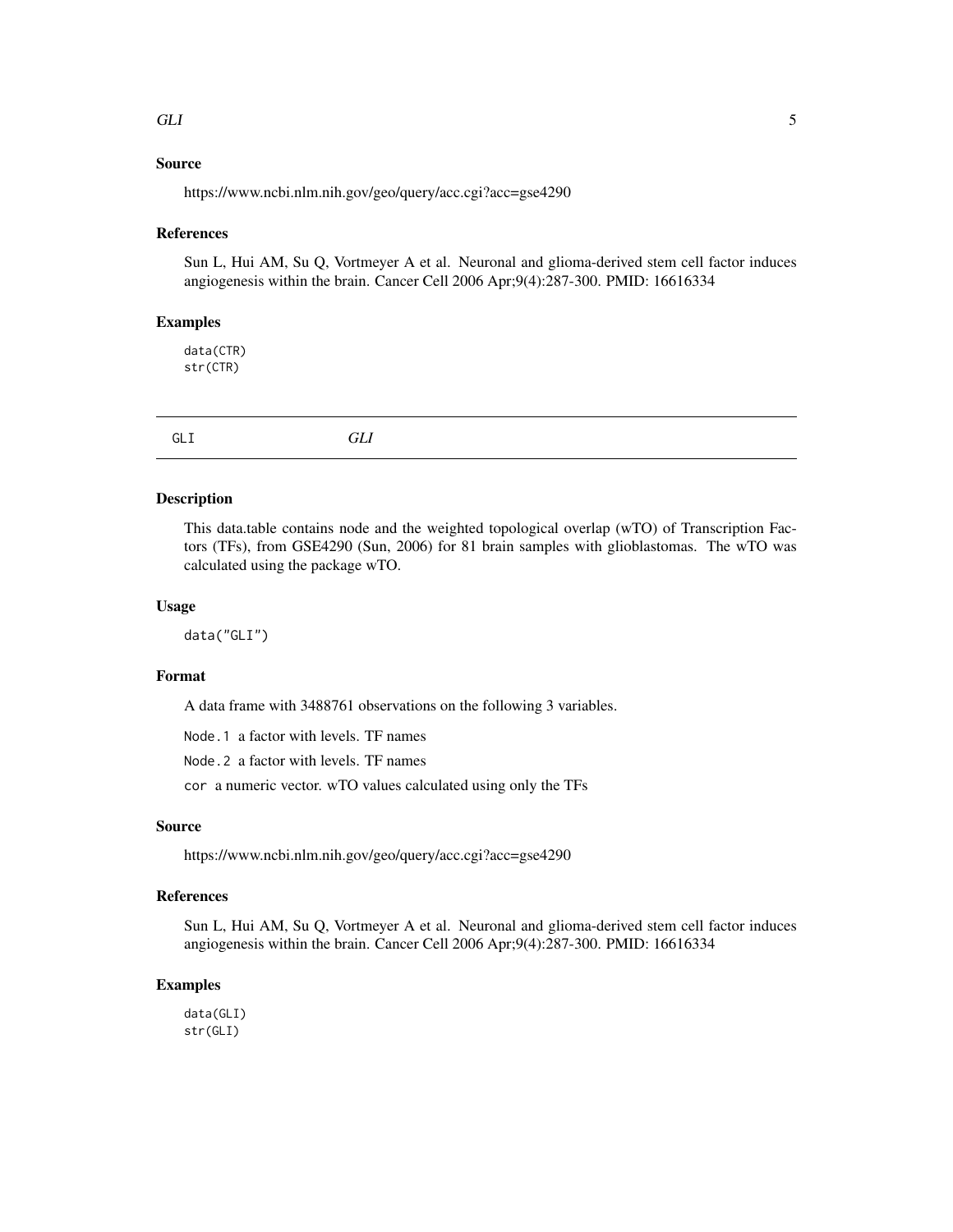<span id="page-5-0"></span>MakeDiffNet *MakeDiffNet*

#### Description

Categorize links into Phi categories, calculate the distance to the center and also normlize the distance into some categories: Phi and Phi tilda, group and all.

#### Usage

```
MakeDiffNet(Data, Code, cutoff = 0.33, stretch = TRUE)
```
#### Arguments

| Data    | List of data. frames containig Node. 1, Node. 2 and the correlation value                                                                                             |
|---------|-----------------------------------------------------------------------------------------------------------------------------------------------------------------------|
| Code    | Name of each one of the networks.                                                                                                                                     |
| cutoff  | By default, the cutoff is 0.33. If the user wants to use another value, it has to be<br>cited on the description of the used methodology that the cutoff was changed. |
| stretch | Should the input data be normalized? Default to TRUE.                                                                                                                 |

#### Value

Returns a data.table contating: Nodes names, correlation value for each network (the input values), the k means cluster that link belongs, the Phi groups (Phi and Phi tilda), the signed group that link belongs to, the unsigned group. The distance to the center, and the distance normalized by: Phi\_tilda, Phi, signed group or all data.

#### Author(s)

Deisy Morselli Gysi <deisy at bioinf.uni-leipzig.de>

```
suppressWarnings(RNGversion("3.5.0"))
Nodes = LETTERS[1:20]
Net1 = data.frame(Node.1 = sample(Nodes), Node.2 = sample(Nodes), wT0 = runif(10,-1,1))
Net2 = data frame(Node.1 = sample(Nodes) , Node.2 = sample(Nodes), wTO = runif(10, -1, 1))Net3 = data.frame(Node.1 = sample(Nodes), Node.2 = sample(Nodes), wTO = runif(10,-1,1))
DiffNet = MakeDiffNet (Data = list(Net1,Net2,Net3), Code = c('Net1', 'Net2', 'Net3') )
print(DiffNet)
```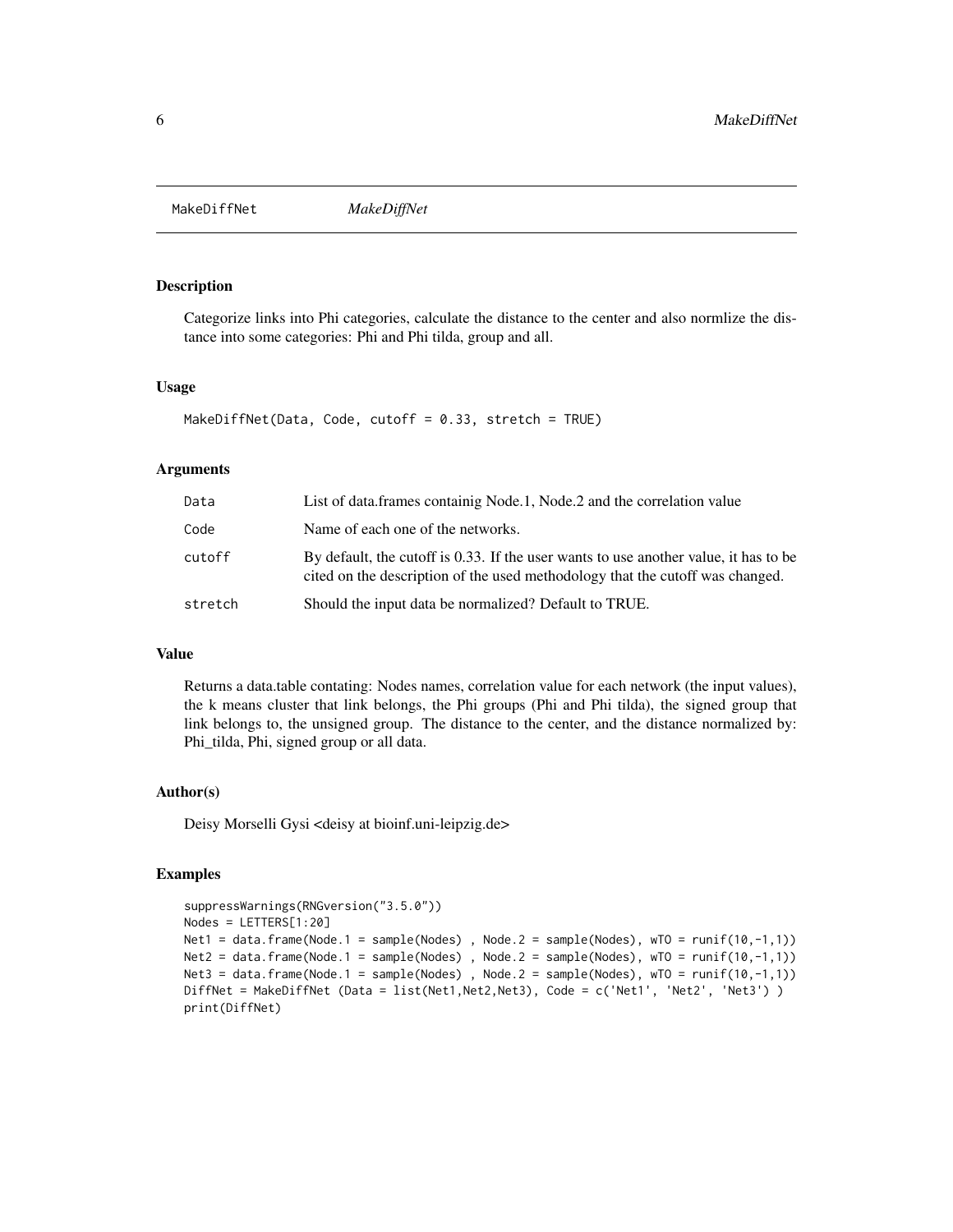<span id="page-6-0"></span>normalize *normalize*

#### Description

Normalize a given variable.

#### Usage

normalize(m)

#### Arguments

m variable to be normalized in the interval [0,1]

#### Author(s)

Deisy Morselli Gysi <deisy at bioinf.uni-leipzig.de>

#### Examples

 $Z = runif(10, -10, 10)$ normalize(Z)

| I<br>$\sim$ |  |
|-------------|--|

OLI *OLI*

#### Description

This data.table contains node and the weighted topological overlap (wTO) of Transcription Factors (TFs), from GSE4290 (Sun, 2006) for 50 brain samples with oligodendrogliomas. The wTO was calculated using the package wTO.

#### Usage

data("OLI")

#### Format

A data frame with 3488761 observations on the following 3 variables.

Node.1 a factor with levels. TF names

Node.2 a factor with levels. TF names

cor a numeric vector. wTO values calculated using only the TFs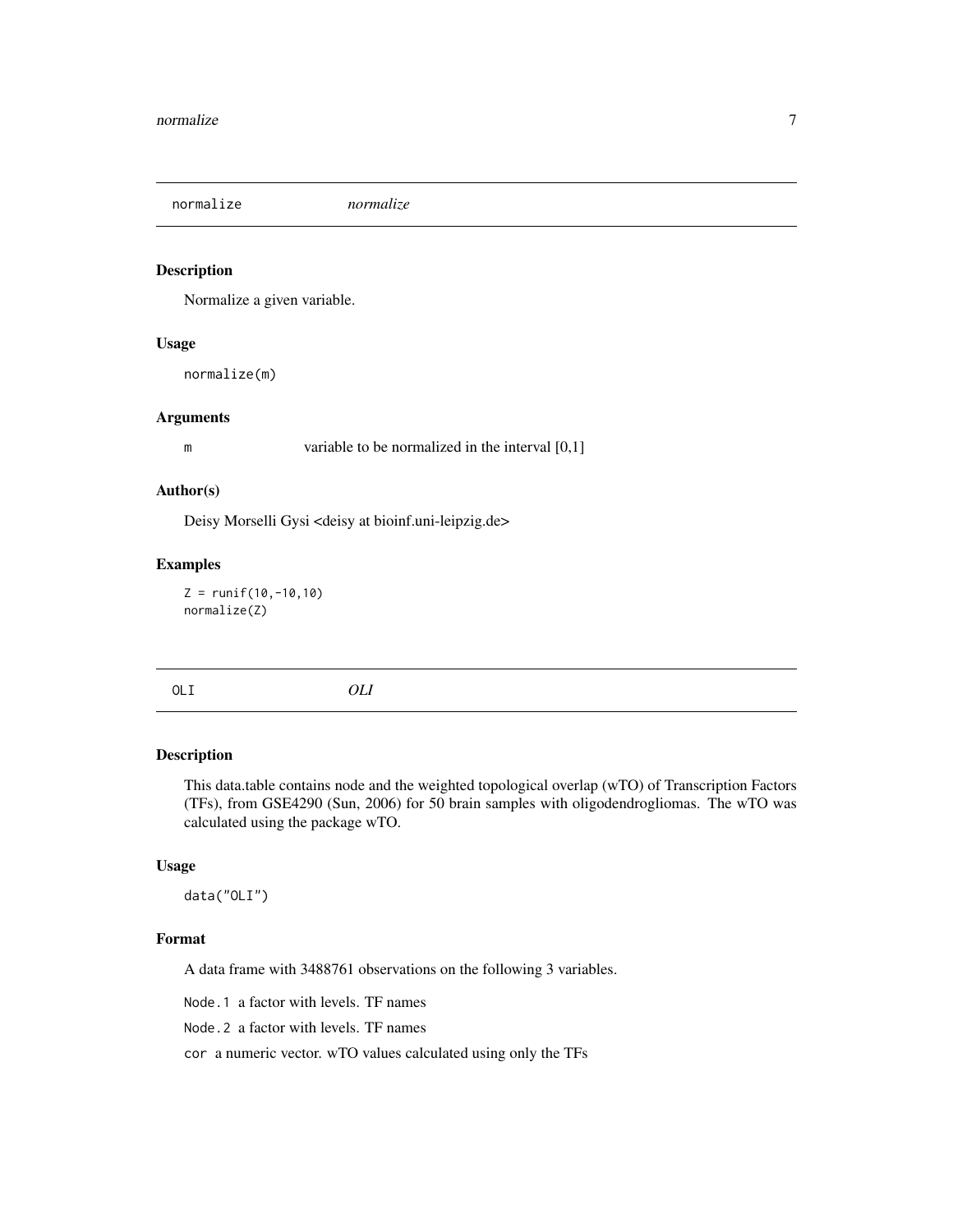#### <span id="page-7-0"></span>Source

https://www.ncbi.nlm.nih.gov/geo/query/acc.cgi?acc=gse4290

### References

Sun L, Hui AM, Su Q, Vortmeyer A et al. Neuronal and glioma-derived stem cell factor induces angiogenesis within the brain. Cancer Cell 2006 Apr;9(4):287-300. PMID: 16616334

#### Examples

data(OLI) str(OLI)

OrderNames *OrderNames*

#### Description

Sorts each link's Nodes by the smallest value. Removes links that both nodes are the same.

#### Usage

OrderNames(M)

#### Arguments

M data.frame to have the names ordered. Node.1, Node.2 and correlation value.

#### Value

a data.table whith Node.1 and Node.2, sorted by the smallest value between both.

#### Author(s)

Deisy Morselli Gysi <deisy at bioinf.uni-leipzig.de>

```
Nodes = LETTERS[1:10]
Z = data. frame(Node.1 = sample(Nodes),
Node.2 = sample(Nodes), cor = runif(10,-1,1))OrderNames(Z)
```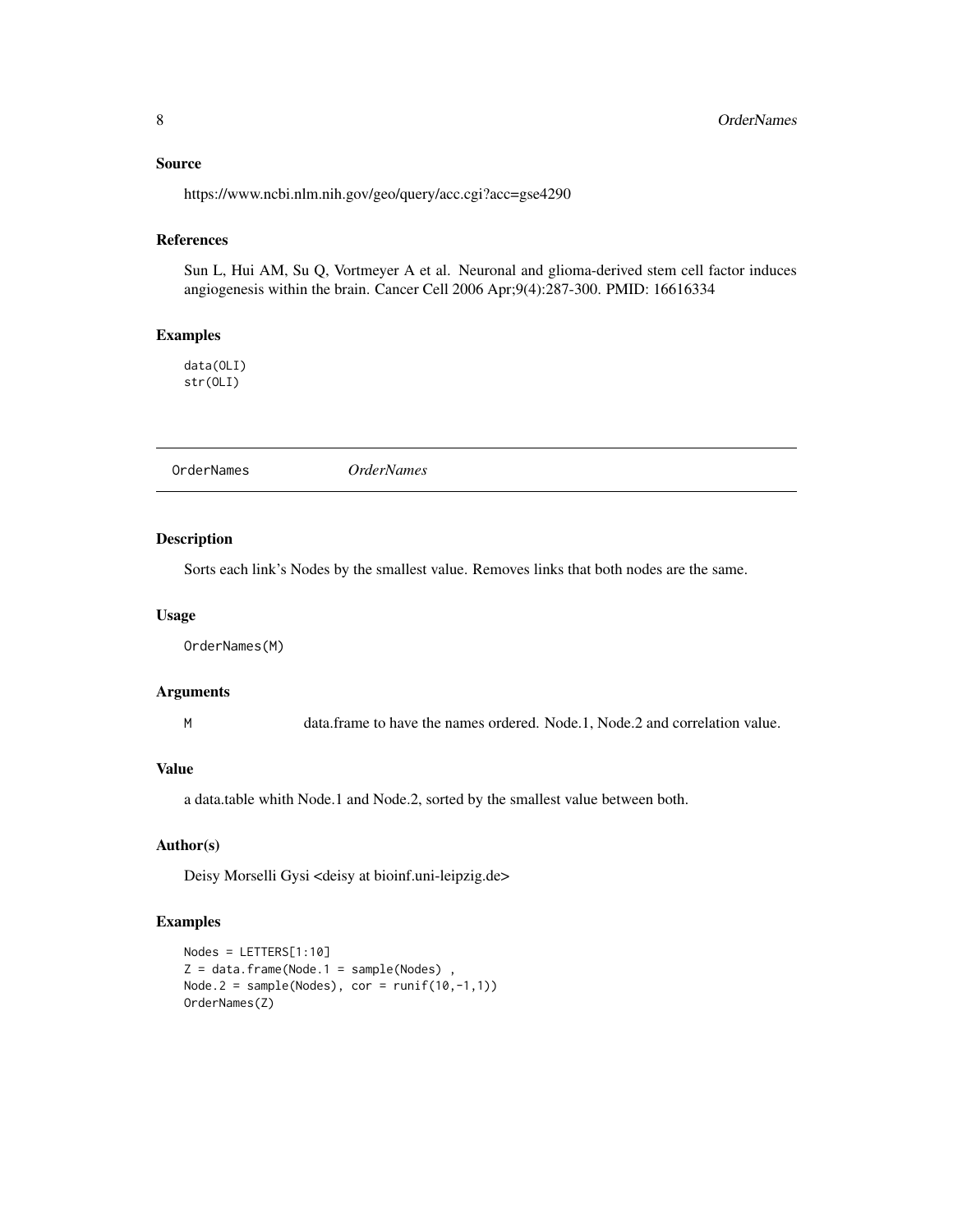<span id="page-8-0"></span>plot.CoDiNA *plot.CoDiNA*

#### Description

Categorize the Nodes into Phi and groups categories. Also, creates an interactive view of the CoDiNA network.

#### Usage

```
## S3 method for class 'CoDiNA'
plot(
 x,
 cutoff. external = 0,cutoff.internal = 1,
  cutoff.ratio = 1,
  layout = NULL,
  smooth.edges = TRUE,
  path = NULL,
 MakeGroups = FALSE,
 Cluster = FALSE,
  legend = TRUE,manipulation = FALSE,
  sort.by.Phi = FALSE,
  ...
)
```
#### Arguments

| X               | <b>Output from MakeDiffNet</b>                                                                                                                                                       |
|-----------------|--------------------------------------------------------------------------------------------------------------------------------------------------------------------------------------|
| cutoff.external |                                                                                                                                                                                      |
|                 | The cut-off between the clusters (delta from the center to the edge coordinates),                                                                                                    |
|                 | the closer to 1, the better.                                                                                                                                                         |
| cutoff.internal |                                                                                                                                                                                      |
|                 | The cut-off inside the clusters (delta from the theoretical cluster to the edge<br>coordinates), the closer to zero, the better.                                                     |
| cutoff.ratio    | The cut-off for the ratio of both scores. Default is set to 1. The greater, the<br>better.                                                                                           |
| layout          | a layout from the igraph package.                                                                                                                                                    |
| smooth.edges    | If the edges should be smoothed or not.                                                                                                                                              |
| path            | If the graph should be saved specify the name of the file.                                                                                                                           |
| MakeGroups      | algorithm to find clusters. One of the followings: walktrap, optimal, spinglass,<br>edge.betweenness, fast_greedy, infomap, louvain, label_prop, leading_eigen.<br>Default to FALSE. |
| Cluster         | TRUE or FALSE if the nodes should be clustered (double click to uncluster).                                                                                                          |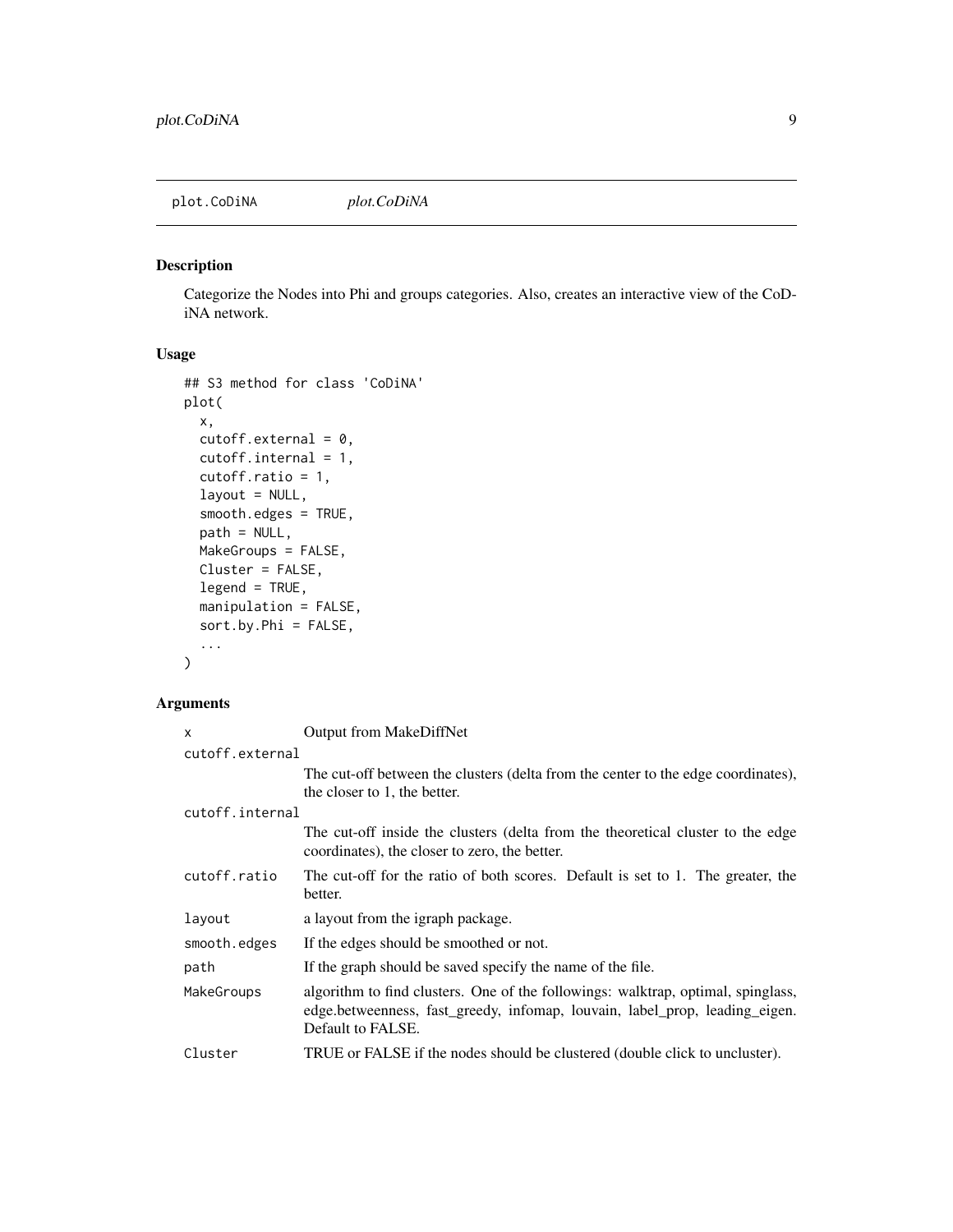<span id="page-9-0"></span>

| legend       | TRUE or FALSE if the legend should appear.      |
|--------------|-------------------------------------------------|
| manipulation | TRUE or FALSE if the graph should be editable.  |
| sort.by.Phi  | if the graph should be plotted in the Phi order |
| $\ddotsc$    | Additional plotting parameters.                 |

#### Value

Returns a list contatining: The nodes description, the Edges description and the network graph.

#### Author(s)

Deisy Morselli Gysi <deisy at bioinf.uni-leipzig.de>

#### Examples

```
suppressWarnings(RNGversion("3.5.0"))
```

```
Nodes = LETTERS[1:10]
Net1 = data.frame(Node.1 = sample(Nodes) , Node.2 = sample(Nodes), wTO = runif(10,-1,1))
Net2 = data.frame(Node.1 = sample(Nodes) , Node.2 = sample(Nodes), wTO = runif(10,-1,1))
Net3 = data frame(Node.1 = sample(Nodes) , Node.2 = sample(Nodes), wTO = runif(10, -1, 1))DiffNet = MakeDiffNet (Data = list(Net1,Net2,Net3), Code = c('Net1', 'Net2', 'Net3') )
Graph = plot(x = DiffNet,layout = NULL, smooth.edges = TRUE,
path = NULL, MakeGroups = FALSE, Cluster = FALSE,
legend = TRUE, manipulation = FALSE, sort.by.Phi = FALSE)
Graph
```
print.CoDiNA *print.CoDiNA*

#### Description

Print on the screen the number of nodes and edges. To see the data.frame, call: data.frame().

#### Usage

```
## S3 method for class 'CoDiNA'
print(x, \ldots)
```
#### Arguments

| X                 | Output from MakeDiffNet         |
|-------------------|---------------------------------|
| $\cdot\cdot\cdot$ | Additional plotting parameters. |

#### Value

Print on the screen the number of nodes and edges.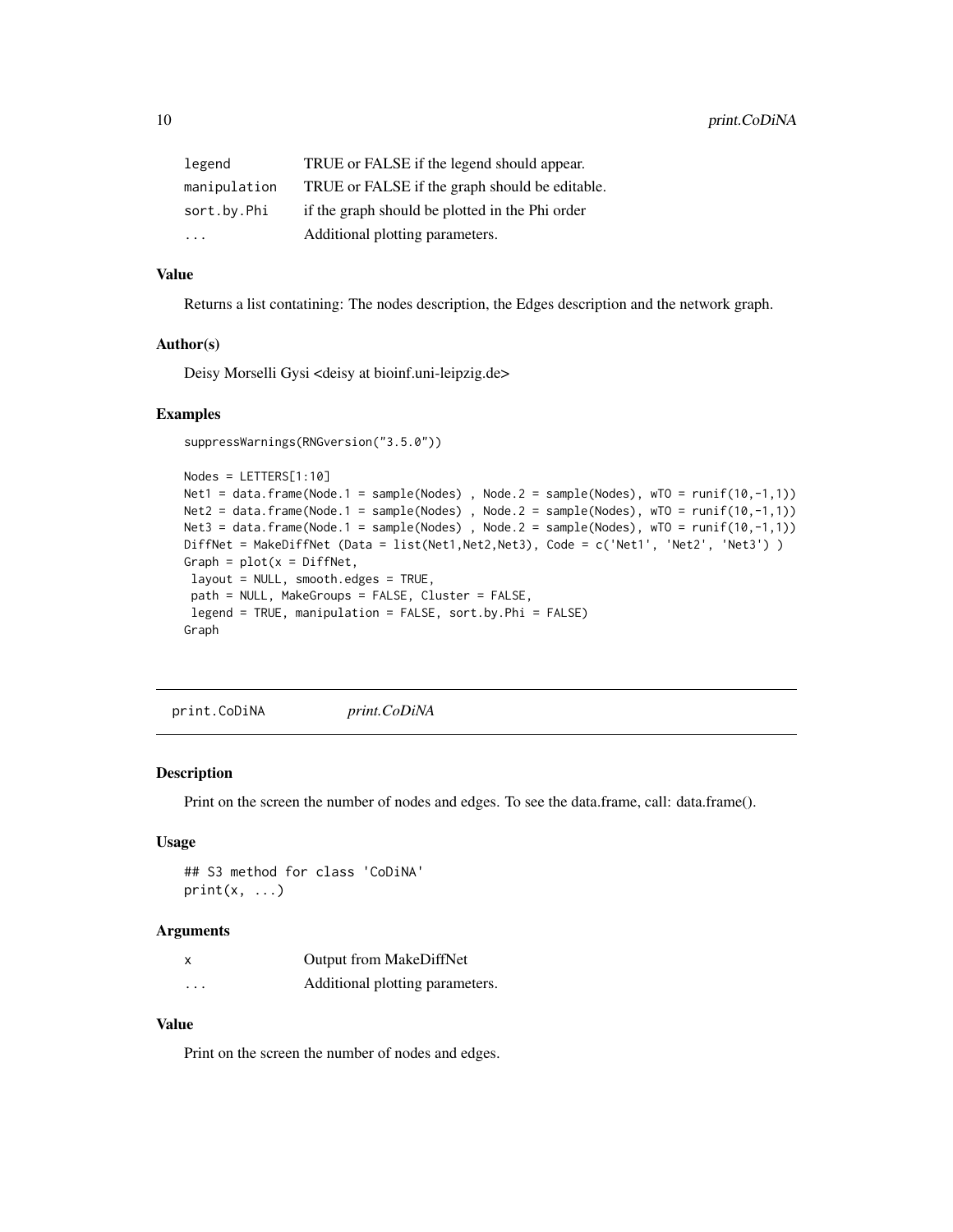#### <span id="page-10-0"></span>summary.CoDiNA 11

#### Author(s)

Deisy Morselli Gysi <deisy at bioinf.uni-leipzig.de>

#### Examples

```
Nodes = LETTERS[1:10]
Net1 = data.frame(Node.1 = sample(Nodes) , Node.2 = sample(Nodes), wTO = runif(10,-1,1))
Net2 = data.frame(Node.1 = sample(Nodes) , Node.2 = sample(Nodes), wTO = runif(10,-1,1))
Net3 = data frame(Node.1 = sample(Nodes), Node.2 = sample(Nodes), W0 = runif(10, -1, 1)DiffNet = MakeDiffNet (Data = list(Net1,Net2,Net3), Code = c('Net1', 'Net2', 'Net3') )
print(DiffNet)
```
summary.CoDiNA *summary.CoDiNA*

#### Description

summary of the CoDiNA network.

#### Usage

```
## S3 method for class 'CoDiNA'
summary(object, ...)
```
#### Arguments

| object   | <b>Output from MakeDiffNet</b>  |
|----------|---------------------------------|
| $\cdots$ | Additional plotting parameters. |

#### Value

Returns a summary describing the network.

#### Author(s)

Deisy Morselli Gysi <deisy at bioinf.uni-leipzig.de>

```
Nodes = LETTERS[1:10]
Net1 = data frame(Node.1 = sample(Nodes), Node.2 = sample(Nodes), W = new(10, -1, 1)Net2 = data frame(Node.1 = sample(Nodes) , Node.2 = sample(Nodes), wTO = runif(10, -1, 1))Net3 = data frame(Node.1 = sample(Nodes), Node.2 = sample(Nodes), W = new(10, -1, 1)DiffNet = MakeDiffNet (Data = list(Net1,Net2,Net3), Code = c('Net1', 'Net2', 'Net3') )
summary(DiffNet)
```